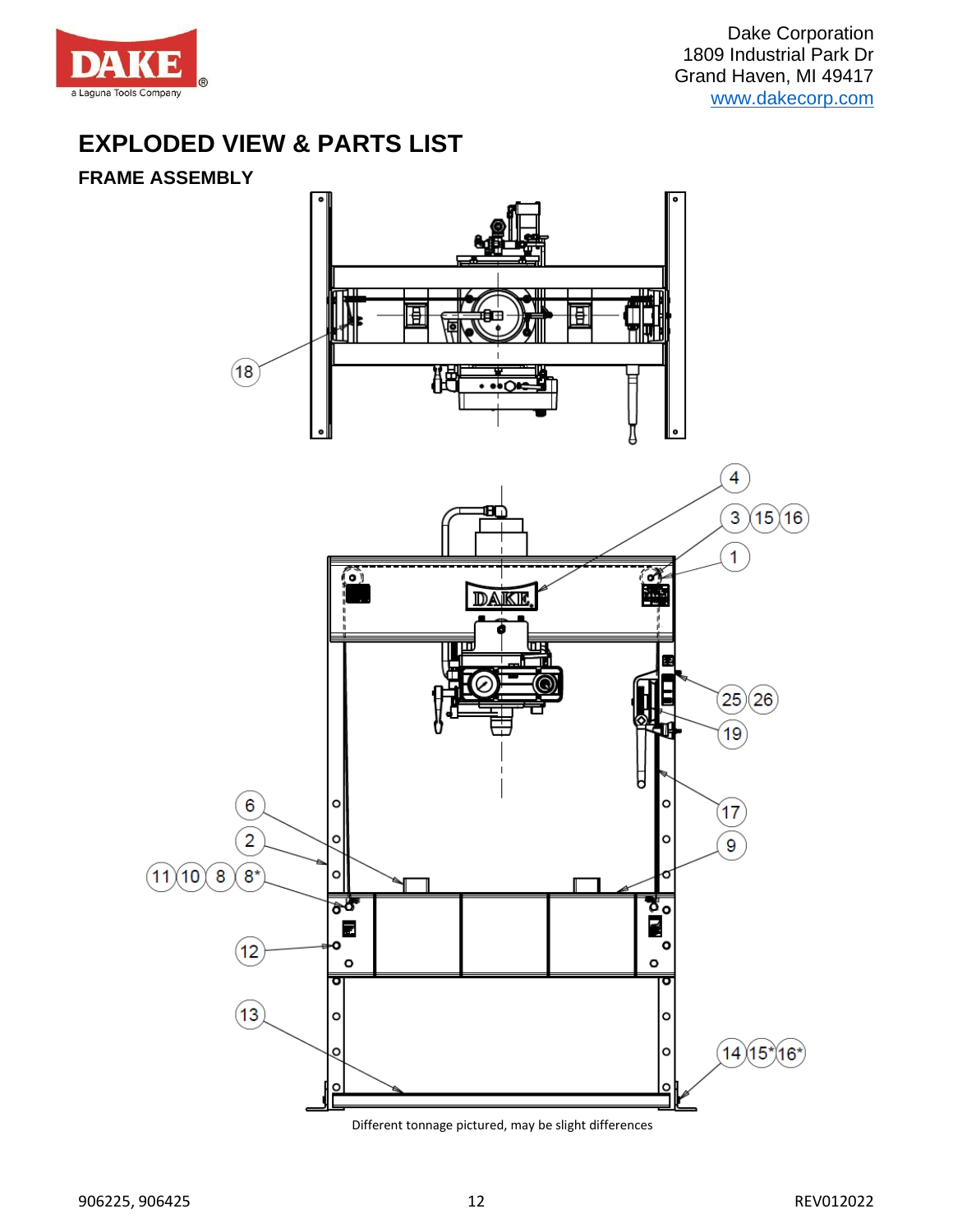

Dake Corporation 1809 Industrial Park Dr Grand Haven, MI 49417 [www.dakecorp.com](http://www.dakecorp.com/)

| <u>Item</u>    | <b>Part Description</b>              | <u>Part No.</u>          | <u>Qty</u>               |
|----------------|--------------------------------------|--------------------------|--------------------------|
| 1              | Pulley                               | 602-25H                  | $\overline{2}$           |
| $\overline{2}$ | Frame                                | 700134                   | 1                        |
| $2^*$          | Spacer                               | 997                      | $\overline{2}$           |
| 3              | <b>Hex Cap Screw</b>                 | 43341 (3/8"-16 x 6")     | $\overline{2}$           |
| 4              | <b>Name Plate</b>                    | 81002                    | 1                        |
| 6              | <b>Table Plate</b>                   | 966                      | 1                        |
| $\overline{8}$ | <b>Table Spacer Assembly</b>         | 716691                   | $\overline{\mathcal{A}}$ |
| $8*$           | <b>Hex Cap Screw</b>                 | 79982 (1/2"-13 x 6-1/2") | 4                        |
| 9              | <b>Table Channel</b>                 | 701020P                  | $\overline{2}$           |
| 10             | Lock Washer                          | 43647 (1/2")             | $\overline{2}$           |
| 11             | Hex Nut                              | 43916 (1/2"-13)          | $\overline{2}$           |
| 12             | Table Pin                            | 981                      | $\overline{\mathbf{4}}$  |
| 13             | Base Angle                           | 978P                     | $\overline{2}$           |
| 14             | <b>Hex Head Bolt</b>                 | 43349 (1/2"-13 x 1-1/2") | $\overline{\mathcal{A}}$ |
| 15             | Lock Washer                          | 43633 (3/8")             | $\overline{2}$           |
| $15*$          | Lock Washer                          | 43647 (1/2")             | $\overline{4}$           |
| 16             | Hex Nut                              | 43917 (3/8"-11)          | $\overline{2}$           |
| $16*$          | <b>Hex Nut</b>                       | 43916 (1/2"-13)          | $\overline{\mathcal{A}}$ |
| 17             | Cable                                | 988 (Ø 3/16")            | 1                        |
| 18             | <b>Cable Clamps</b>                  | 991                      | 4                        |
| 19             | <b>Table Hoist Assembly</b>          | 701677-S                 | 1                        |
| 25             | <b>Hex Cap Screw</b>                 | 43335 (3/8-16 x 2-3/4")  | $\overline{2}$           |
| 26             | <b>Hex Nut</b>                       | 43912 (3/8"-16)          | $\overline{2}$           |
|                | <b>Workhead Assembly Single Pump</b> | 906226-S                 |                          |
|                | <b>Workhead Assembly Double Pump</b> | 906426-S                 |                          |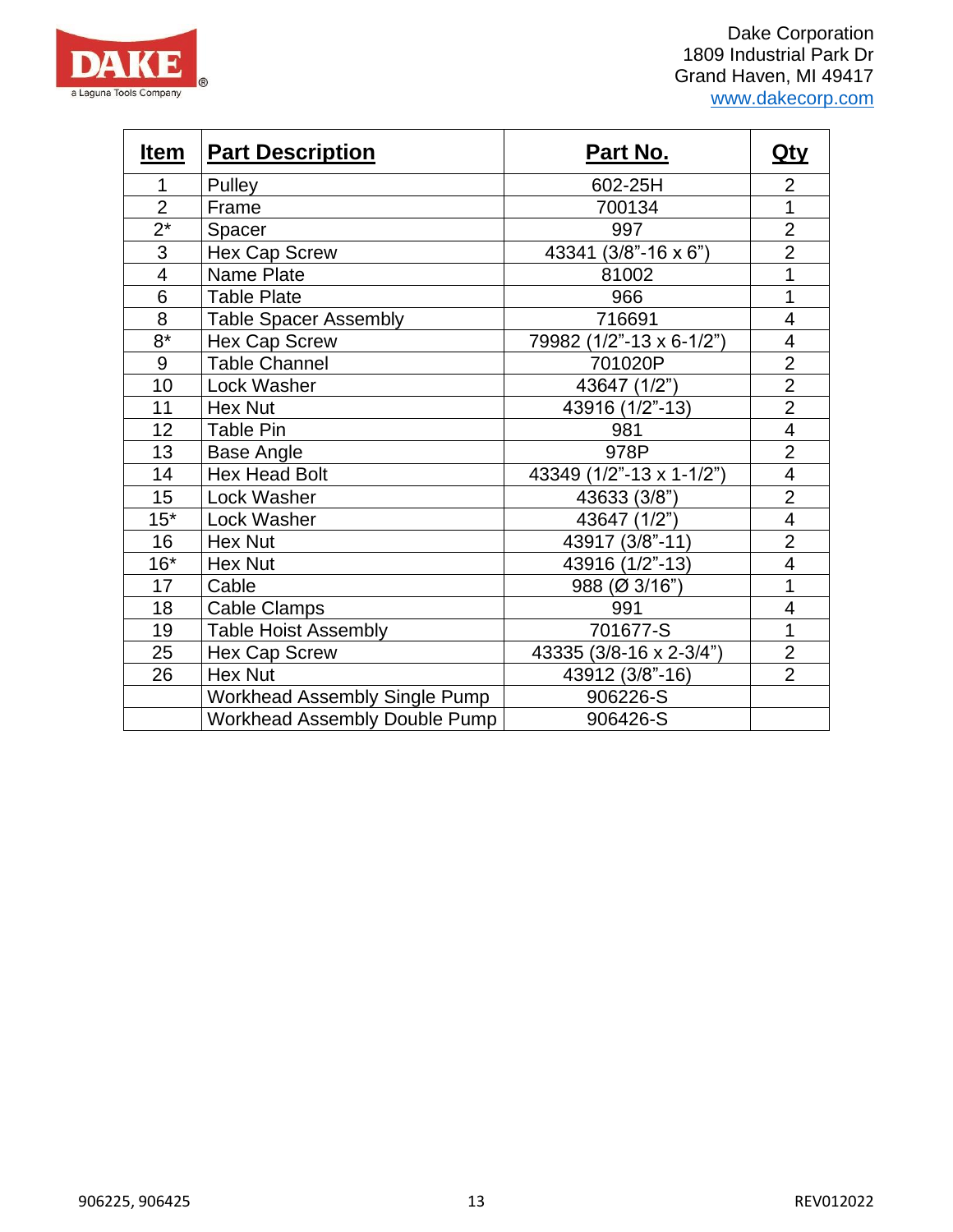

## **TABLE HOIST ASSEMBLY 701677-S**



| <b>Item</b> | <b>Part Description</b>     | Part No. |                |
|-------------|-----------------------------|----------|----------------|
| 19          | <b>Hoist Crank Assembly</b> | 701653A  |                |
| 20          | <b>Worm Shaft</b>           | 7530     |                |
| 21A         | <b>Retaining Ring</b>       | 43978    | $\overline{2}$ |
| 21B         | <b>Retaining Ring</b>       | 27437    | $\overline{2}$ |
| 22          | Worm Key                    | 47364    |                |
| 23          | Worm                        | 385      |                |
| 24          | <b>Hoist Frame</b>          | 725      |                |
| 27          | Drum Shaft                  | 724P     |                |
| 28          | Drum Key                    | 737      |                |
| 29          | Worm Gear                   | 736      |                |
| 30          | Cable Drum                  | 723      |                |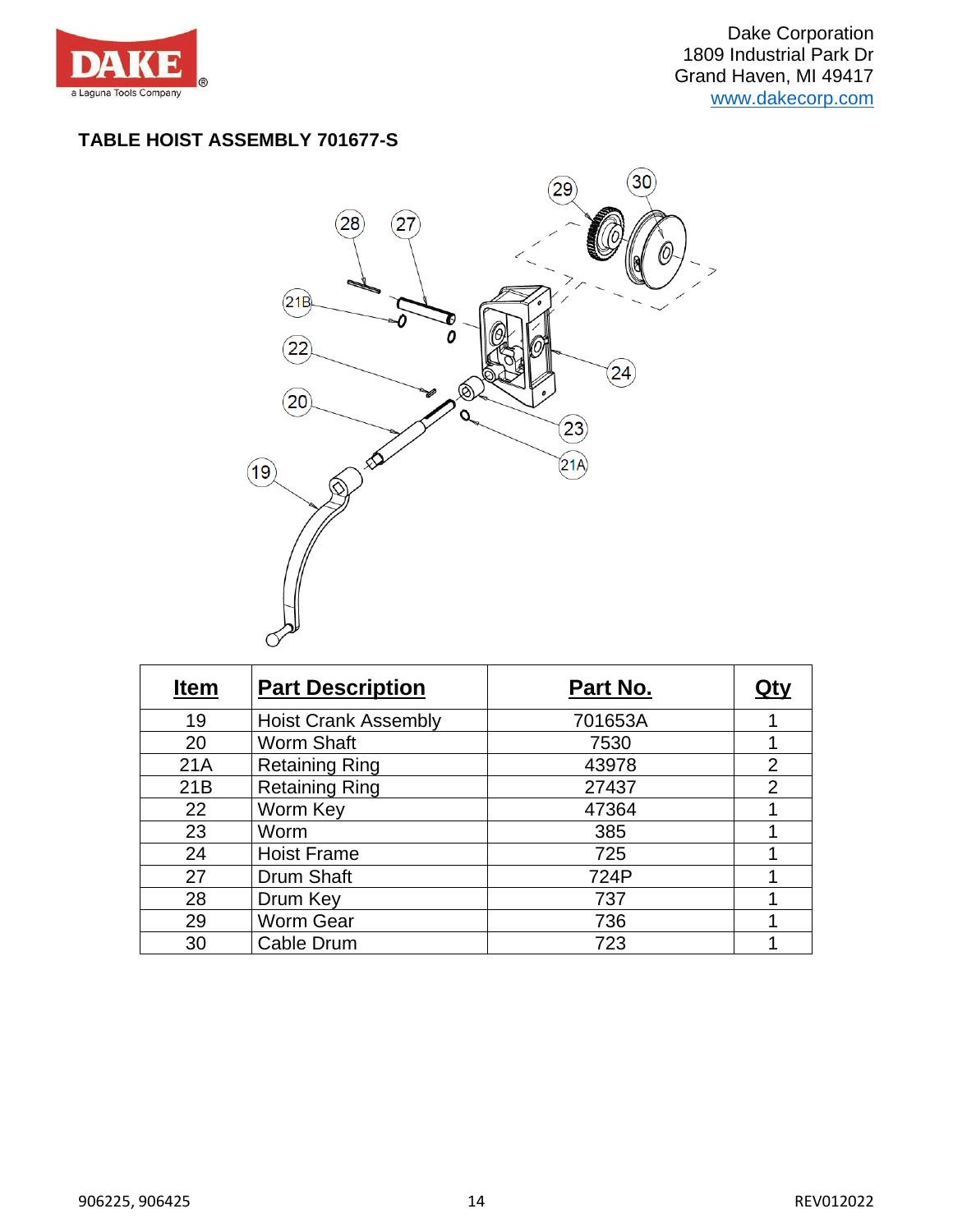

## **POWER UNIT ASSEMBLY**



| <u>Item</u> | <b>Part Description</b>                                          | Part No. | <u>Qty</u> |
|-------------|------------------------------------------------------------------|----------|------------|
| 37          | Hex Nut (1/2"-13)                                                | 43916    | 4          |
| 39          | <b>Cylinder Gasket</b>                                           | 9776     |            |
| 45          | <b>T-Ring Seal</b>                                               | 17976    |            |
| 46          | Cylinder                                                         | 7361     |            |
| 47          | Piston Assembly - Serial No. > 192522                            | 716225   |            |
| 48          | Ram Spring (Small)                                               | 5722     |            |
| 49          | <b>Spring Spacer</b>                                             | 5725     |            |
| 50          | Ram Spring (Large)                                               | 5721     |            |
| 51          | Wear Ring - Serial No. > 192522                                  | 76805    |            |
| 52          | Oil Seal                                                         | 6019     |            |
| 55          | Self-Tapping Screw (#10-24 x 3/8")                               | 43881    | 4          |
| 66          | <b>Reservoir Assembly</b>                                        | 715266   |            |
| 67          | Pipe Plug                                                        | 589      |            |
|             | Cylinder Repair Kit (Items 39, 45, 52, 53, 72, 74, 89, 93, & 97) | 713053   |            |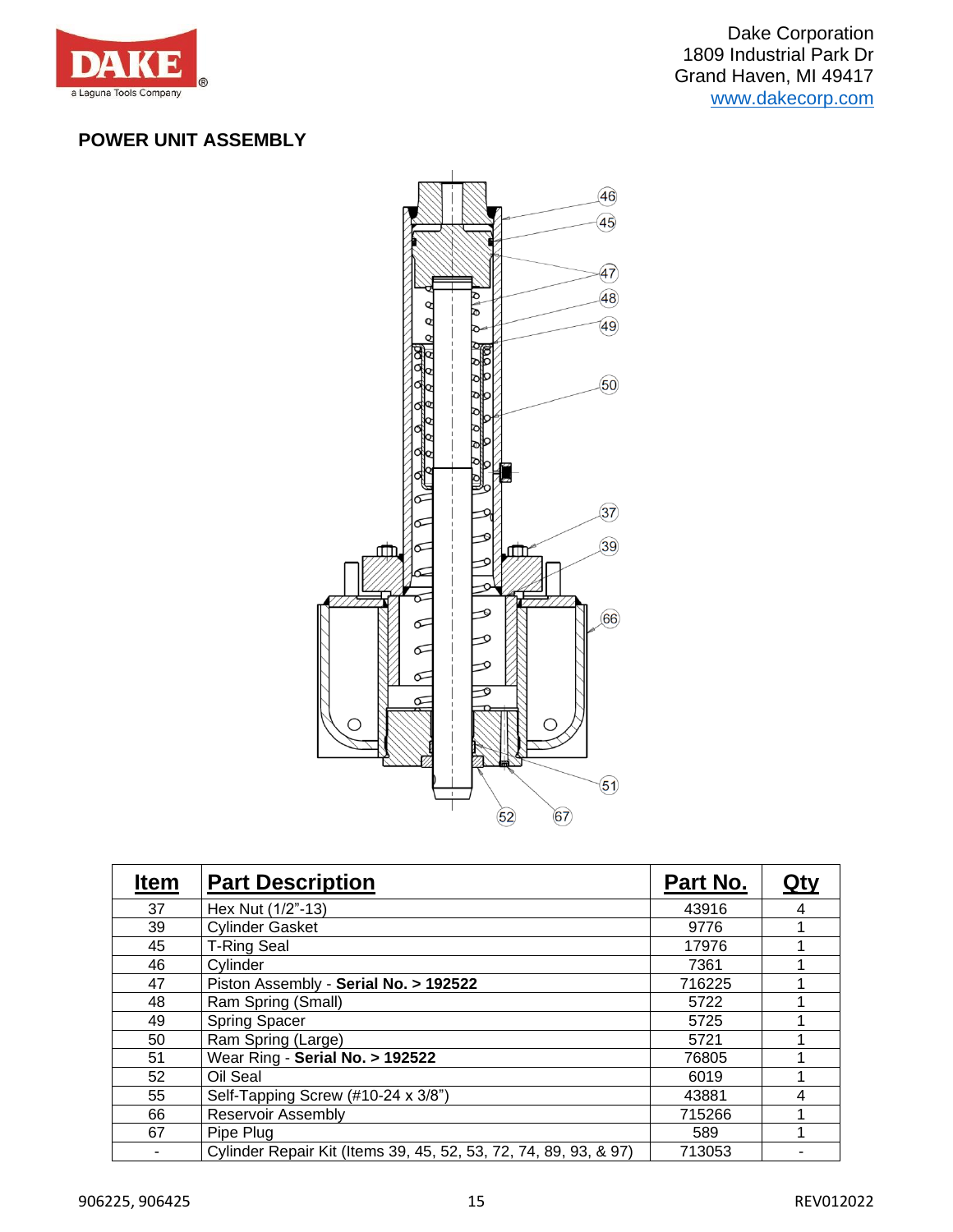



\* For presses with serial numbers lower than 192522 or made before 1992 refer to this exploded view and parts list for accurate part information. All other parts that are not listed below are the same for all the 25-ton Air Presses and can be found in this manual. \*

| <b>Item</b> | <b>Part Description</b>      | Part No. | <u>Qty</u> |
|-------------|------------------------------|----------|------------|
| 42          | Hex Cap Screw (1/4"-20 x 1") | 43305    |            |
| 43          | Lock Washer (1/4")           | 43643    |            |
| 44          | <b>Supporting Ring</b>       | 967      |            |
| 45          | <b>Leather Cup</b>           | 969      |            |
| 47          | <b>Piston Assembly</b>       | 701401   |            |
| 51          | <b>Piston Bushing</b>        | 5731     |            |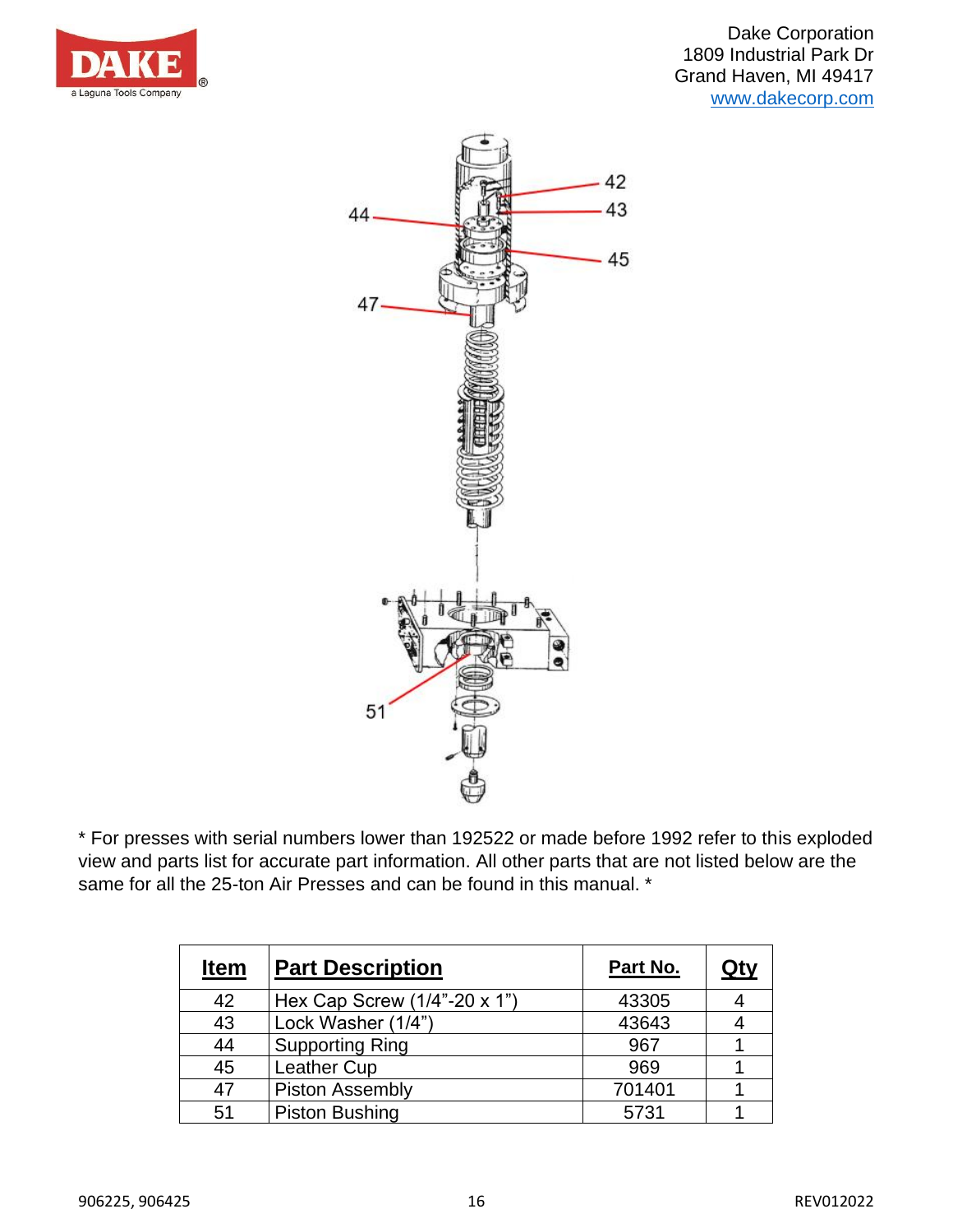

Dake Corporation 1809 Industrial Park Dr Grand Haven, MI 49417 [www.dakecorp.com](http://www.dakecorp.com/)

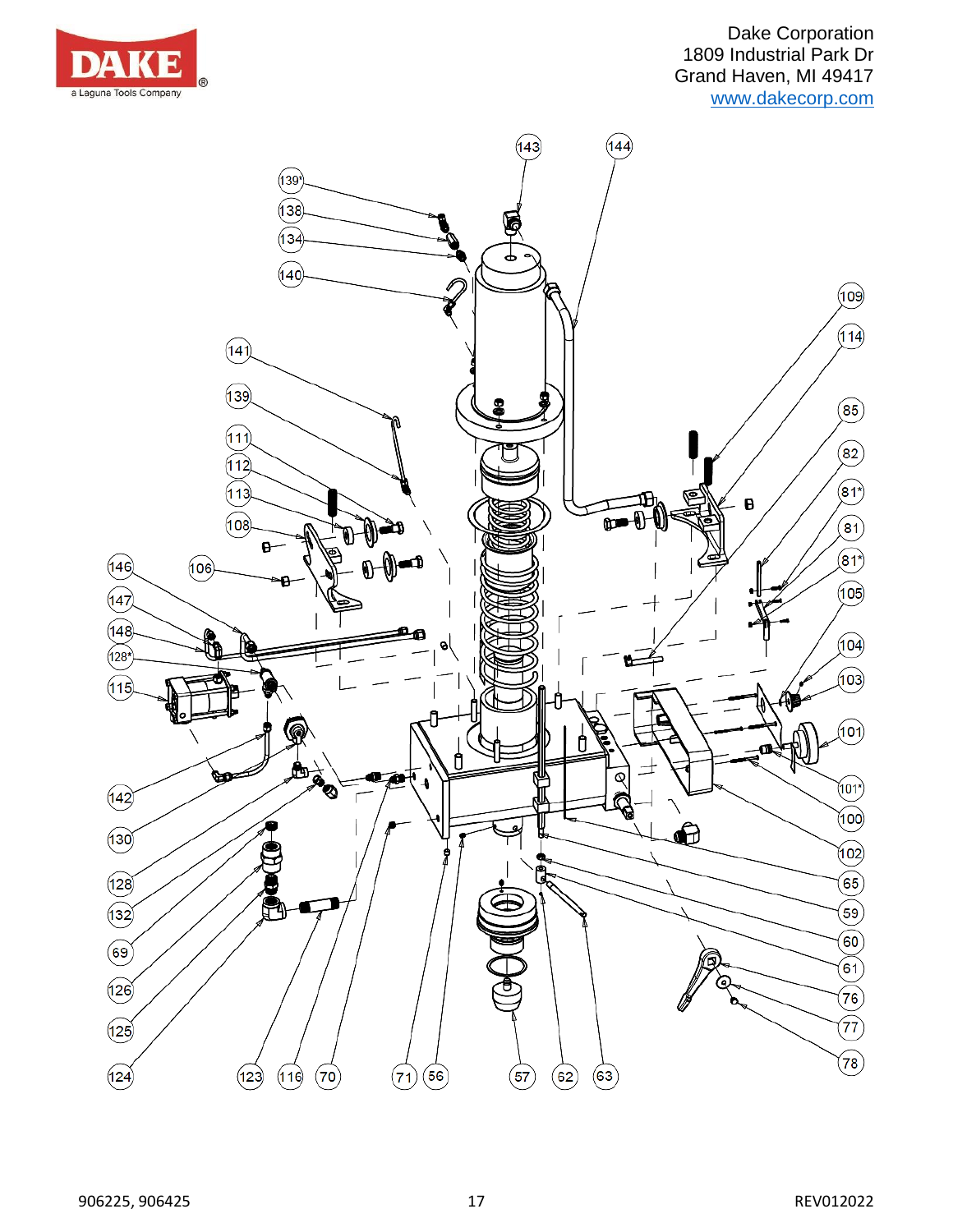

| <b>Item</b>      | <b>Part Description</b>                     | Part No. | <u>Qty</u>                |
|------------------|---------------------------------------------|----------|---------------------------|
| 56               | Set Screw (5/16")                           | 43575    | 1                         |
| 57               | Nose Piece                                  | 701706   | 1                         |
| 58               | V-Nose Piece (Not Shown)                    | 701710   | 1                         |
| 59               | Stroke Indicator Rod                        | 2260     | $\mathbf{1}$              |
| 60               | Hex Jam Nut (1/2"-13)                       | 43940    | 1                         |
| 61               | Stroke Indicator Special Nut                | 2259     | $\mathbf{1}$              |
| 62               | Socket Cap Screw (1/4"-20 x 1/4")           | 43558    | 1                         |
| 63               | Stroke Indicator Support Stud               | 2258     | 1                         |
| 64               | Drive Screw for Scale                       | 43616    | $\ensuremath{\mathsf{3}}$ |
| 65               | Stroke Indicator Scale                      | 2261     | 1                         |
| 69               | Pipe Plug (3/4" NPTF)                       | 1745     | 1                         |
| 70               | Pipe Plug (3/8" NPTF)                       | 588      | $\overline{\mathbf{4}}$   |
| 71               | Pipe Plug (1/4" NPTF)                       | 5167     | 1                         |
| 76               | Release Valve Handle                        | 2230A    | 1                         |
| 77               | Spindle Washer (1-1/2" OD x .4" ID x 1/16") | 348      | 1                         |
| 78               | Hex Cap Screw (3/8"-16 x 3/4")              | 43326    | 1                         |
| 81               | Air Control Arm                             | 6153     | $\overline{1}$            |
| $81*$            | Slotted Screw (#10-24 x 3/4")               | 43849    | 3                         |
| $81*$            | Locknut (#10-24)                            | 44350    | 1                         |
| 82               | Air Control Link                            | 6154     | $\mathbf{1}$              |
| 85               | Air Control Shaft                           | 6156     | 1                         |
| 100              | Machine Screw (#10-24 x 2-3/4")             | 300248   | $\overline{4}$            |
| 101              | Gauge                                       | 71270    | 1                         |
| $101*$           | <b>Special Gauge Bushing</b>                | 81384    |                           |
| 102              | <b>Control Panel</b>                        | 80743    | 1                         |
| $\sim$           | Control Panel Decal                         | 6446     | 1                         |
| 103              | Control Knob                                | 2250A    | 1                         |
| 104              | Socket Head Screw (1/4"-20 x 1/2")          | 43562    | $\mathbf{1}$              |
| 105              | Base Angle Washer (1/2")                    | 43634    | 1                         |
| 106              | Hex Nut (Heavy 5/8"-11)                     | 43917    | $\overline{7}$            |
| 108              | Rear Roller Bracket                         | 9472     | 1                         |
| 109              | Set Screw (3/4"-10 x 3")                    | 43616    | $\overline{3}$            |
| 111              | <b>Roller Screw</b>                         | 1297P    | 3                         |
| 112              | <b>Flanged Roller</b>                       | 2244P    | $\overline{3}$            |
| 113              | <b>Ball Bearing</b>                         | 6023     | 3                         |
| 114              | <b>Front Roller Bracket</b>                 | 9473     | 1                         |
| 115              | Air Driven Pump                             | 63453    | $\mathbf{1}$              |
| 116              | Pipe Fitting (3/8")                         | 58226    | $\overline{4}$            |
| 123              | Pipe Nipple (3/4" x 4")                     | 1818     | $\mathbf{1}$              |
| 124              | Pipe Elbow (3/4")                           | 74017    | $\mathbf{1}$              |
| 125              | Pipe Nipple (3/4" x 2")                     | 58227    | 1                         |
| 126              | Pipe Coupling (3/4")                        | 302273   | 1                         |
| 128              | Street Elbow (3/8")                         | 1264     | 2                         |
| $128*$           | Pipe Tee                                    | 1333     | 1                         |
| 130              | Quick Exhaust                               | 1911     | $\mathbf{1}$              |
| 132              | <b>Breather Vent</b>                        | 7368     | 1                         |
| 134              | Pipe Bushing (1/4" x 1/8")                  | 1100     | 1                         |
| 138              | Check Valve (1/4" NPT)                      | 1841     | 1                         |
| 139              | Tube Fitting (1/4" x 1/8" NPTF)             | 19576    | 3                         |
| 139*             | <b>Pipe Reducer Bushing</b>                 | 1102     | 1                         |
| 140              | Air Vent                                    | 632      | 1                         |
| 141              | Tubing                                      | 7680     | 1                         |
| $\overline{142}$ | Tube Assembly includes 139                  | 7684     | 1                         |
| 143              | Tube Elbow $(7/8" \times 3/4"$ NPTF)        | 1944     | $\overline{c}$            |
| 144              | Tube Assembly                               | 701719   | 1                         |
| 146              | <b>Tube Assembly</b>                        | 701723   | $\mathbf{1}$              |
| 147              | Tube Elbow (3/8" x 1/4" NPTF)               | 1248     | 3                         |
| 148              | Tube Assembly (3/8")                        | 701725   | 1                         |
|                  | Haskel Pump Repair Kit                      | 713034   | $\blacksquare$            |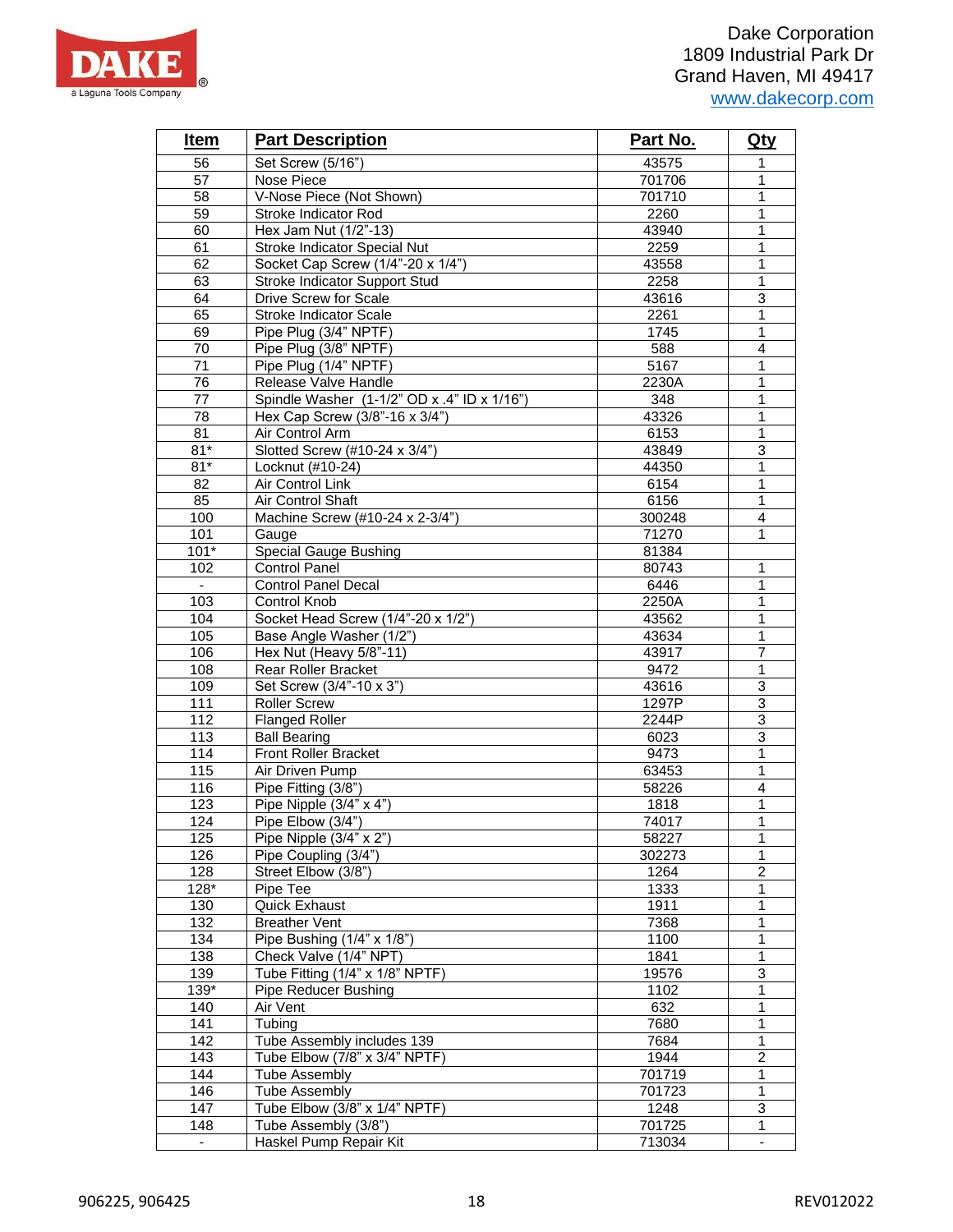

#### **CONTROL BLOCK ASSEMBLY**



| <b>Item</b> | <b>Part Description</b>             | <u>Part No.</u> | <u>Qty</u> |
|-------------|-------------------------------------|-----------------|------------|
| 67          | Pipe Plug (1/8")                    | 589             |            |
| 70          | Pipe Plug (3/8")                    | 588             | 4          |
| 72          | Ball Valve (Ø 3/4")                 | 1936            | 1          |
| 73          | Release Valve Rod                   | 2257            | 1          |
| 74          | <b>Valve Packing Washer</b>         | 1937            | 8          |
| 75          | Valve Rod Packing Nut               | 1931            | 1          |
| 79          | Plunger Unit (Not Shown)            | 6151            | 1          |
| 80          | Pivot Pin                           | 6152            | 1          |
| 88          | Valve Cap Nut                       | 2236            | 1          |
| 89          | O-Ring                              | 3965            |            |
| 90          | <b>Relief Valve Adjusting Screw</b> | 2237            | 1          |
| 91          | <b>Relief Valve Spring</b>          | 893             | 1          |
| 92          | <b>Ball Retainer</b>                | 892             | 1          |
| 93          | Ball Valve $(\emptyset$ 1/4")       | 918             | 1          |
| 94          | <b>Relief Valve Seat</b>            | 891             | 1          |
| 95          | <b>Check Valve Spring</b>           | 579             |            |
| 96          | <b>Check Valve Spring</b>           | 890             | 1          |
| 97          | Ball Valve (Ø 1/2")                 | 586             | 2          |
| 136         | Pipe Elbow                          | 1099            | 1          |
| 136*        | Pipe Nipple                         | 44157           | 1          |
| 145         | <b>Tube Elbow</b>                   | 1252            | 1          |
| 147         | Tube Elbow (3/8")                   | 1248            | 3          |